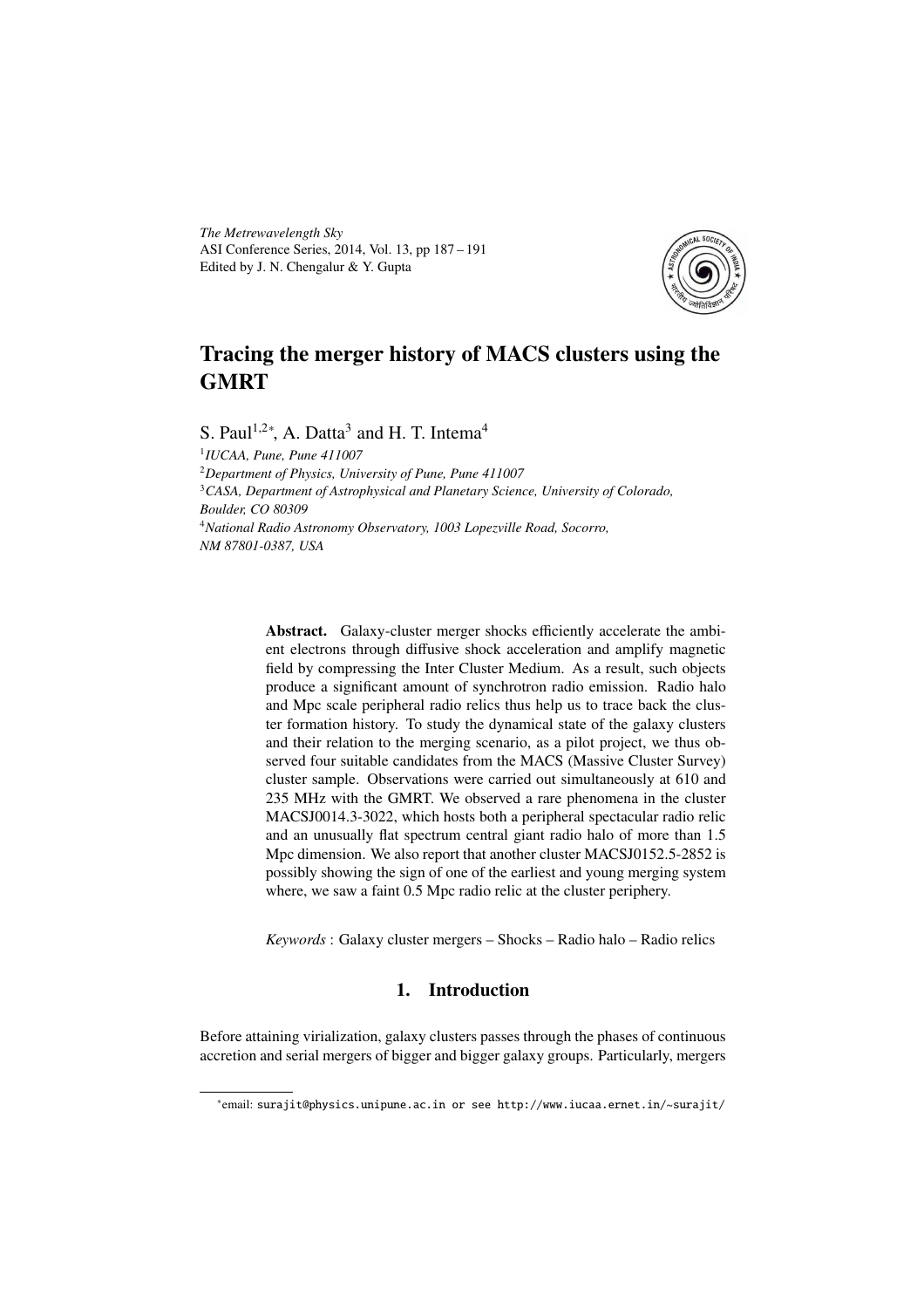188 *S. Paul et al.*

are extremely energetic process and the energy released during merger is dissipated in the Inter Cluster Medium (ICM) by thermalizing it through strong collision-less shocks. These strong shocks with an efficient Fermi acceleration of energetic particles could generate strong MHD waves in the upstream and downstream regions of shocks and strongly amplify the upstream magnetic field present in the ICM (Bykov A. M. et al. 2008). This also transforms kinetic energy to turbulent energy by injecting volume-filling turbulence in the ICM (Subramanian, K. et al. 2006). Thermal to turbulent energy fraction in such an incident can reach as high as 30% (Vazza, F. et al. 2006; Paul S. et al. 2011). Turbulent dissipation in such system acts on a significantly longer time-scale than shocks (shock time scale ∼ 2 Gyr (Paul S. et al. 2011)), and in principle can stochastically re-accelerate the ambient electrons (Brunetti G. et al. 2007). As a result, such objects produce a significant amount of synchrotron radio emission. And, thus they are promising candidates for radio observations. Observations of galaxy clusters in radio waves are thus important as they became instrumental in tracing back the formation history of the galaxy-clusters.

Large scale ( $l \ge 500$  kpc) diffuse radio emission from galaxy clusters are broadly of two types.'Radio halo' and the 'radio relics' of sizes ∼ Mpc. Radio halos have smooth morphologies, are extended with sizes  $\geq 1$  Mpc, unpolarized, and are found at the centres of clusters, co-spatial with the thermal X-ray emitting gas of the ICM. Giant radio relics are observed in the cluster periphery, sometimes showing symmetric or ring-like structures and are highly polarized (p∼ 10-50% at 1.5 GHz). They are probably signatures of electrons accelerated at large-scale shocks. The vast majority of clusters with diffuse extended radio sources are massive, X-ray luminous and show signs of undergoing mergers.

## 2. GMRT observations and data analysis

The principal goal of this work is to obtain the GMRT deep radio maps of diffuse emission from the massive clusters. We want to understand the effect of mergers on production of non-thermal emission and controlling the energy budget of the central and cluster peripheral ICM. It was then an obvious choice to search for the biggest clusters from the MAssive Cluster Survey (MACS). This survey was designed to find the population of strongly evolving clusters, with the most X-ray luminous systems using a specific X-ray selection function described in (Ebeling, H. et al. 2001). From the MACS list (upto 2010; Ebeling, H. et al. (2001); Horesh, A. et al. (2010)) we choose the clusters that are showing clear merging activity in X-ray/Temperature map and also from mass distribution calculated from weak lensing of these objects (Zitrin et al. 2011). Significantly, hitherto unexplored faint diffuse radio emission (of radiohalo and/or relic type) is also identified from the 1.4 GHz NVSS survey in their central or peripheral regions.

In this project, we observed four MACS clusters using GMRT dual band 235  $\&$ 610 MHz with 32 MHz band width. Observation was done during June-August 2011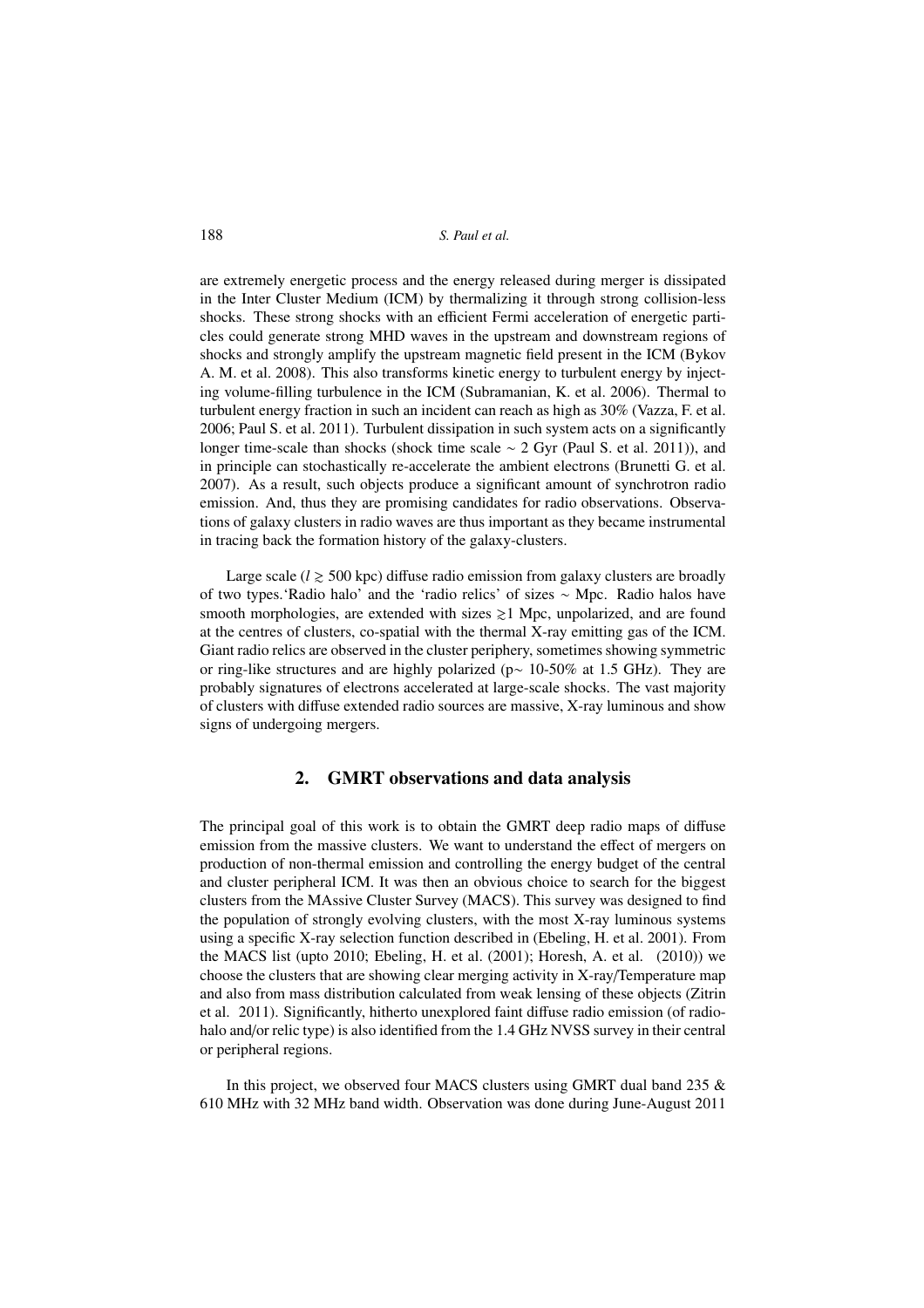#### *Tracing merger history in radio* 189



Figure 1. Top Panels: 610 MHz GMRT radio continuum map as grey scale and black contours for the three clusters namely MACSJ0014.3-3022, MACSJ0152.5-2852 and MACS 1931-2635 respectively. Specific sizes, contour level of flux are written on the images itself. Bottom Panels: GMRT 235 MHz Radio images with all other details as above.

(Project Code : 20\_062, PI S. Paul), each with on source time of 5 hours. For data analysis and imaging, the code 'SPAM' has been used (for details see Intema H. T., et al. (2009)).

#### 3. Results

Interestingly, in MACSJ0014.3-3022, one of our four observed clusters, we have detected both a magnificent relic and an extremely large halo (Panel 1 and 4 in Fig 1). Both the relic and halo are almost of the same dimension of  $\sim 1.5$  Mpc. The relic is placed at more than a Mpc away from the cluster centre i.e. at the virial radius of the system. This object is also known as Abell 2744, with previously studied halo & relic (e.g., (Govoni F., et al. 2001; Orrú E., et al. 2007). Interestingly, it's also one of the HST frontier fields.

We made a spectral index map by combining GMRT 240 MHz and 610 MHz data (Fig 2). Spectral index of the relic is steepening gradually from ∼ -0.7 at the outer surface to ∼ - 1.3 towards the inner side of the relic. This is because of higher shock compression rate and greater efficiency of particle acceleration through first order Fermi acceleration. On the contrary the halo has a flatter spectral index (∼ -0.8) in the central part and it steepens towards the outer part of the halo (∼ -1.1). The other interesting object is MACSJ0152.5-2852 (Panel 2 and 5 in Fig 1). This cluster is a very high redshift z=0.413 cluster, with a possible relic of more than 0.5 Mpc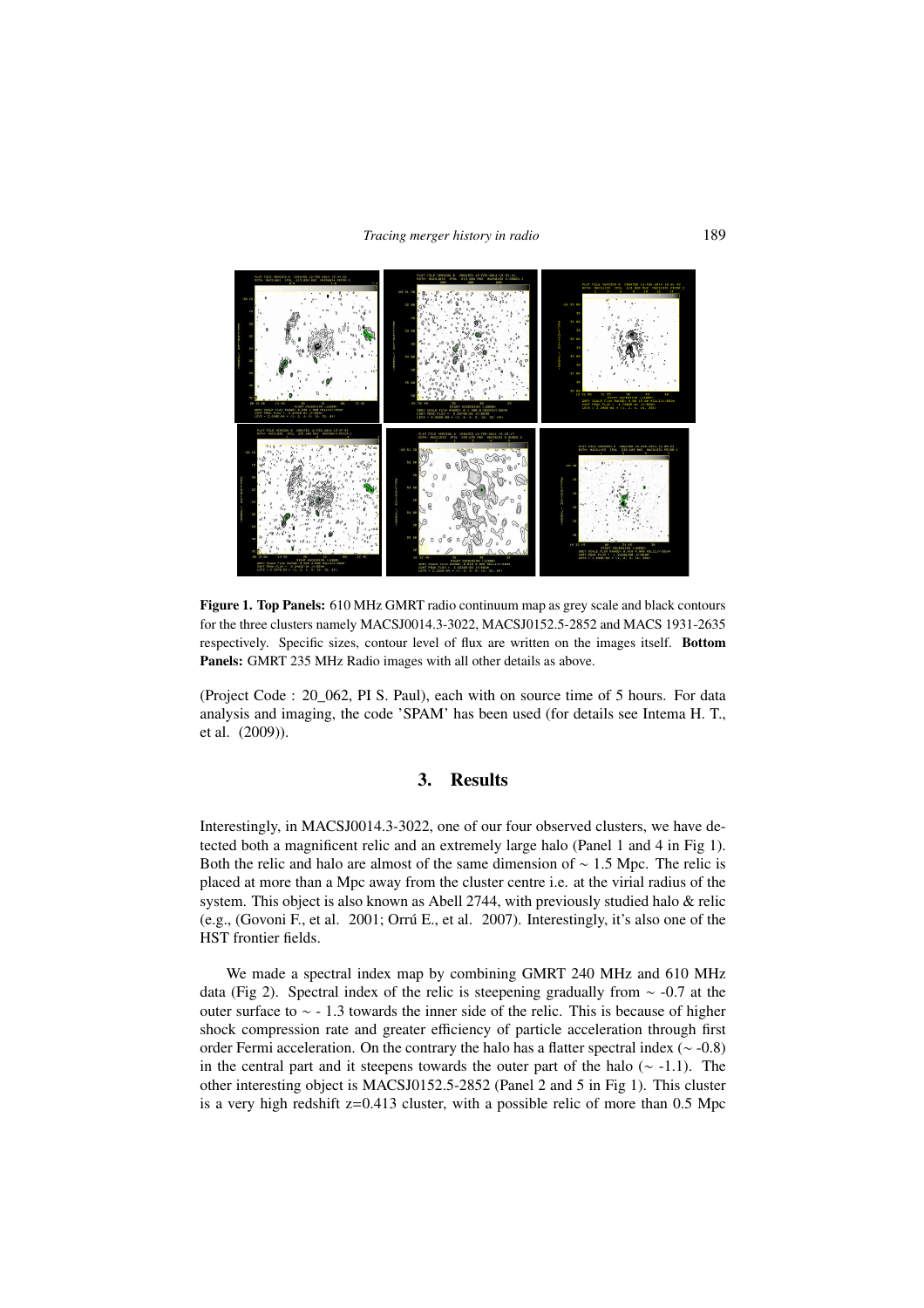190 *S. Paul et al.*



Figure 2. This is the spectral index image of MACSJ0014.3-3022. GMRT 235 and 610 MHz images with synthesised beam width of  $35'' \times 35''$  are combined to construct spectral index maps of the east side relic and central radio halo.

long. Possibly, one of the earliest and young merging system detected in radio waves. The cluster MACS 1931-2635 (Panel 3 and 6 in Fig 1) doesn't show any clear diffuse emission. But, an interesting bent jet and a central bright radio galaxy is found. We didn't detect any significant radio emission from the cluster MACSJ0025.4-1222.

# 4. Conclusions

Our dual frequency (235/610 MHz) GMRT observations have produced interesting results. We have discovered a unique object MACSJ0014.3-3022, with both a spectacular bow shock like flat spectrum radio relic and a huge central radio halo. This is also unique as, its central radio halo is unusually flat spectrum. Such a flat spectrum can only be possible if there is a continuous injection of shock accelerated high energy particles or if ambient electrons are stochastically re-accelerated. So, this indicates the cluster is still going through a massive merging phase.

## Acknowledgements

We would like to thank the staff of the GMRT that made these observations possible. GMRT is run by the National Centre for Radio Astrophysics of the Tata Institute of Fundamental Research. SP Acknowledges DST-SERB Young Scientist funding under Fast Track Scheme (Govt. of India) for funding this project. HTI acknowledges financial support by the National Radio Astronomy Observatory, a facility of the National Science Foundation operated under cooperative agreement by Associated Universities, Inc. AD has been supported by NASA Postdoctoral Fellowship Program through NASA Lunar Science Institute.